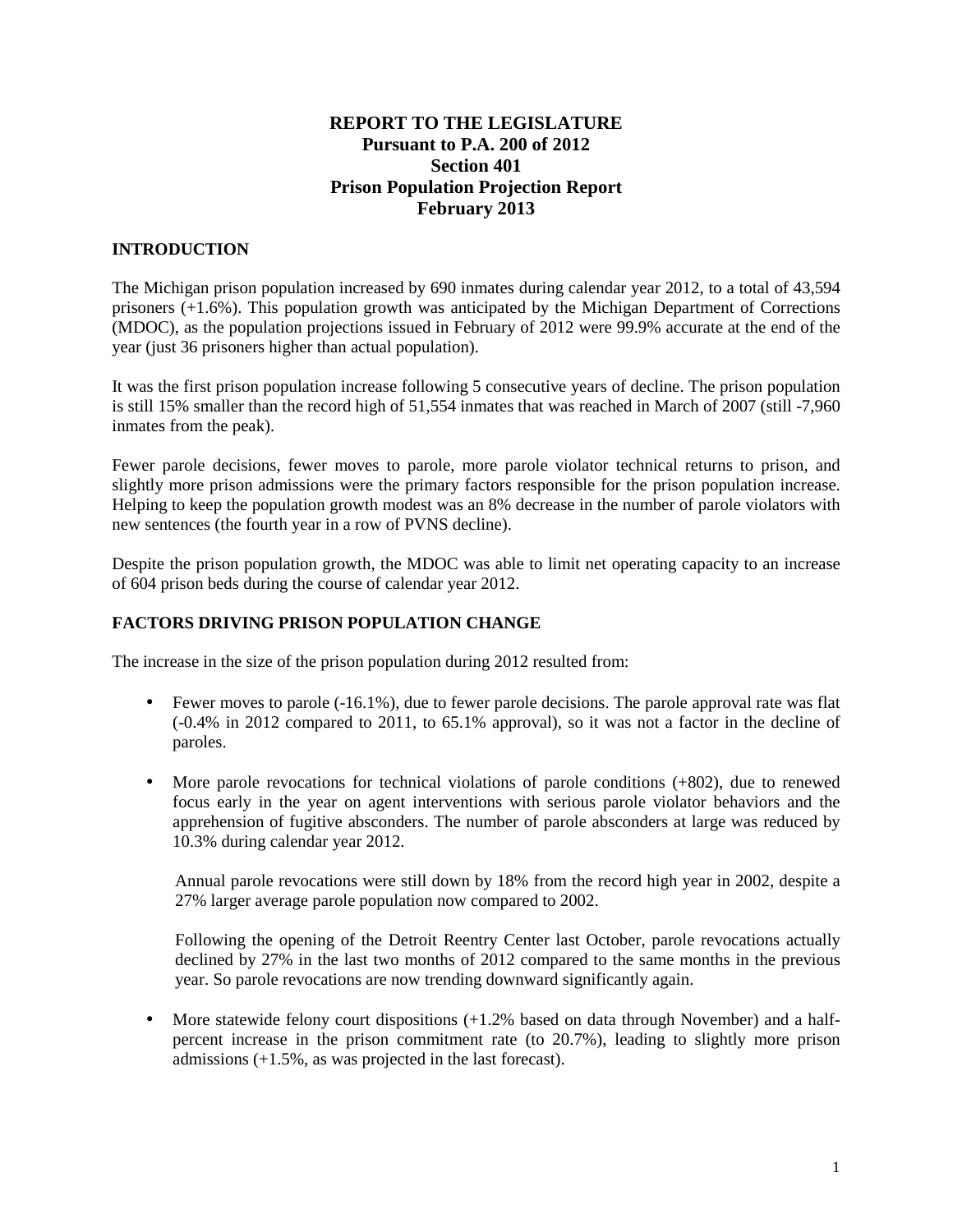Parole Violator with a New Sentence (PVNS) was the only category of prison admissions that declined in 2012 (-7.7%), the fourth consecutive annual decline in PVNS.

Despite fewer paroles and more parole revocations in 2012, the number of prisoners who were past their earliest release dates (ERD) without paroles-in-hand increased by only 115 inmates for the year to 7,510 past-ERD prisoners.

80% of current prisoners have either not yet reached their ERD (68%), or are serving life sentences  $(12\%)$ .

### **PRISON POPULATION PROJECTION METHODOLOGY**

Michigan's prison population projections are generated by a computerized simulation model, developed originally by the National Council on Crime and Delinquency (NCCD). It was then adapted for Michigan by research and planning staff in the Michigan Department of Corrections. The computerized simulation model mimics the movement of prisoners through the Corrections system and uses past practice and prior year trends to predict future patterns.

The projection model itself is simply an automated shell into which numerous probability distribution arrays must be fed (after creation outside the model by extensive statistical analyses), regarding how and when prisoners move through the various points in the corrections process (e.g., intake at reception, time to each subsequent parole hearing, likelihood of parole at each hearing, timing of release to parole, chances of return as a violator, and discharge from sentence). These arrays are broken down by the various population subgroups with particular characteristics (i.e., offense, sentence length, etc.).

Michigan's projection model incorporates finer resolution than the original NCCD model. For example, Michigan's model has up to 50 distinct maximum-term groups, each of which can have up to six minimum-term pairings. This level of detail allows particular attention to relatively short sentences of 2 years or less, which have the most influence on 3 to 5 year projection accuracy.

The projection model does not forecast the annual number of prison admissions; but once entered as values, the model does disaggregate admissions randomly based on past distributions. Then, the projection model simulates the flow of the existing prison population and new intake through the system, including feedback loops for parole violators with and without new sentences.

The source of the raw data for the projections is downloads from the MDOC Corrections Management Information System (CMIS), and the data are analyzed via the Statistical Package for the Social Sciences (SPSS). Once the projection model shell is populated with probability distribution arrays, numerous iterations of the model are run, "fine tuning" against two or more years of historical, actual trace vectors for purposes of validating the rebuilt data.

After a successful result is obtained (which must track past trends accurately, and must correspond to short-term expectations for the future informed by considerable independent analysis of recent trends), then the projections are issued by the Department. Multiple projection runs can be combined – especially in times of particular uncertainty – to generate a confidence interval based on the monthly minimums and maximums for all of the runs, with the expectation that future population will more assuredly fall within the confidence interval. The model can also be used for "what if" analyses, such as simulating the impact of proposed legislative sunset provisions or modifications to sentencing laws.

Exceptions to the model's track record of better than 99% short-term projection accuracy have sometimes occurred over the years, when criminal justice practices and trends deviated from the past or showed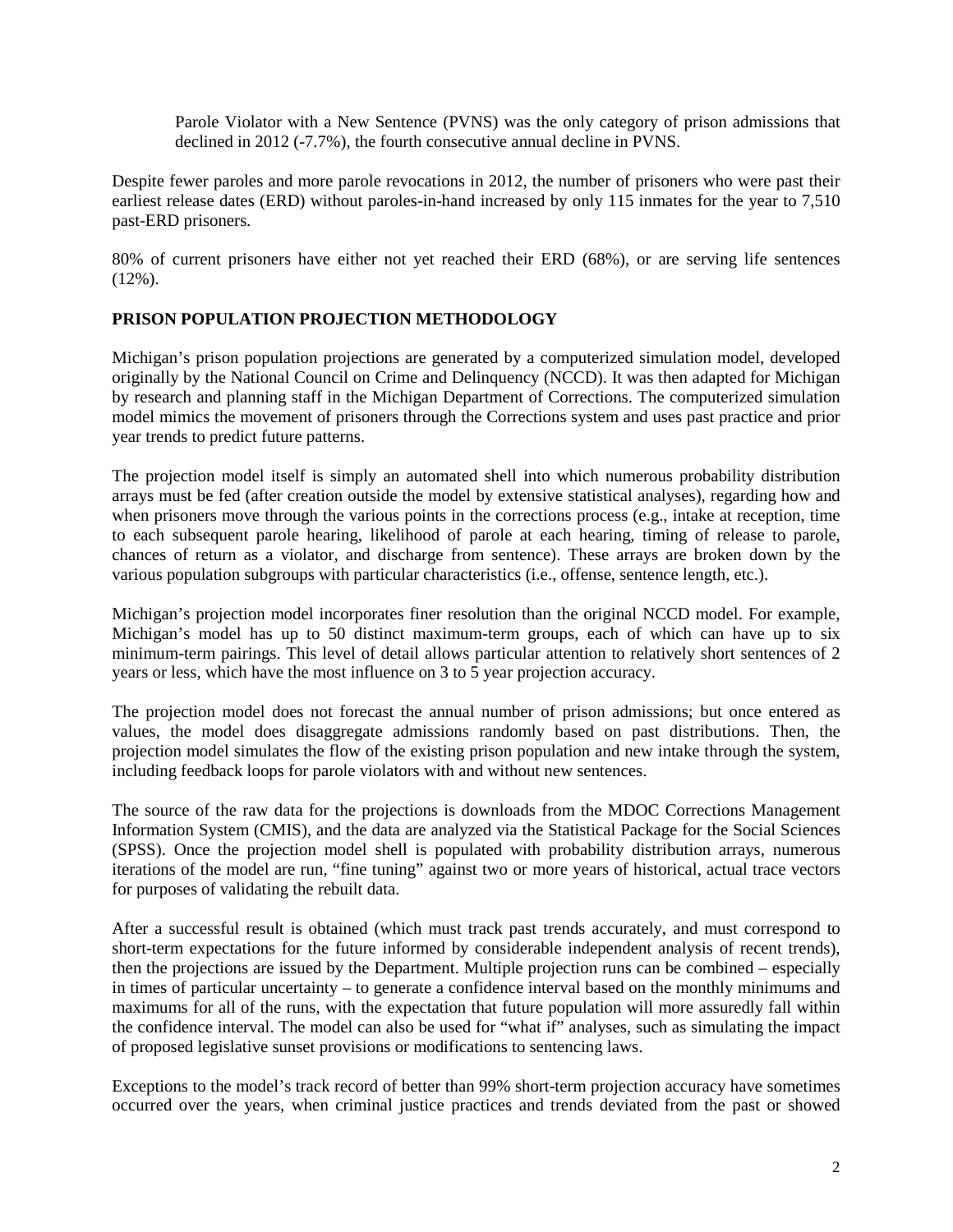unstable or uncharacteristic patterns – in which case the problem has generally been inadequate history against which to validate and fine-tune the results.

Long-term projections are generally considered less reliable because of the difficulty associated with predicting multi-year prison intake volume as well as changes in laws and policies that may affect the underlying statistical distributions which drive the model. That is why the projections are updated at least once each year – to adjust for any new laws, policies, court rulings, operational practices or trends.

### **NEW PRISON POPULATION PROJECTION ASSUMPTIONS**

The prison population forecast in this report is a baseline forecast that assumes no new legislative or policy initiatives. Therefore, the assumptions underlying this projection pertain to the usual key factors that drive prison population (which include - for the most part - prison intake, paroles, and parole revocations).

### **Prison Intake**

Felony court dispositions increased slightly in 2012 for the first time since 2007. Annual felony court dispositions for 2012 were up by an estimated 1.2% from 2011 (based on data through November). The prison commitment rate also climbed slightly in 2012 with an estimated 20.7% sentenced to prison based on the new methodology now in use by the MDOC (+0.5% from 2011), so the number of felony court dispositions to prison also increased due to the upticks in total dispositions and prison commitment rate.

There was a modest increase of 1.5% for prison intake in 2012 compared to 2011 (up by 128 to 8,884 admissions). Prison intake thus finished 2012 up for the first time since 2006.

The 1.5% increase in prison admissions for 2012 was in keeping with the 2% increase that was forecast in the last projection.

Consequently, the prudent course is to assume that, while upward spikes in prison admissions are unlikely absent substantial new funding for law enforcement, the new projections should continue to incorporate at least modestly higher prison intake going forward. This projection update thus assumes that annual prison admissions will experience 2% increases for the next three years and then stabilize thereafter.

## **Paroles**

Moves to parole in calendar year 2012 decreased by 16% from the previous year due to fewer parole decisions, to a total of 9,361 moves to parole. This is the third consecutive year of decline in moves to parole, and the smallest number since calendar year 2000. The number of parole decisions decreased by 7% in 2012 compared to 2011 because of fewer cases being eligible for parole consideration.

The annual number of parole board decisions will likely decrease again in 2013, given: (1) The proportion of inmates who have not yet reached the ERD or are serving life, (2) The number of past-ERD inmates available to the Board for review, and (3) An anticipated lower parole revocation rate for 2013 resulting in fewer board decisions regarding possible re-parole of returned violators.

Progressively fewer parole decisions would again yield fewer moves to parole in 2013 absent an increase in the parole approval rate. There were an increased number of moves to parole in January of this year, but current paroles-in-hand awaiting release dates in February and March are significantly smaller than the January number. Consequently, this projection update assumes that the number of moves to parole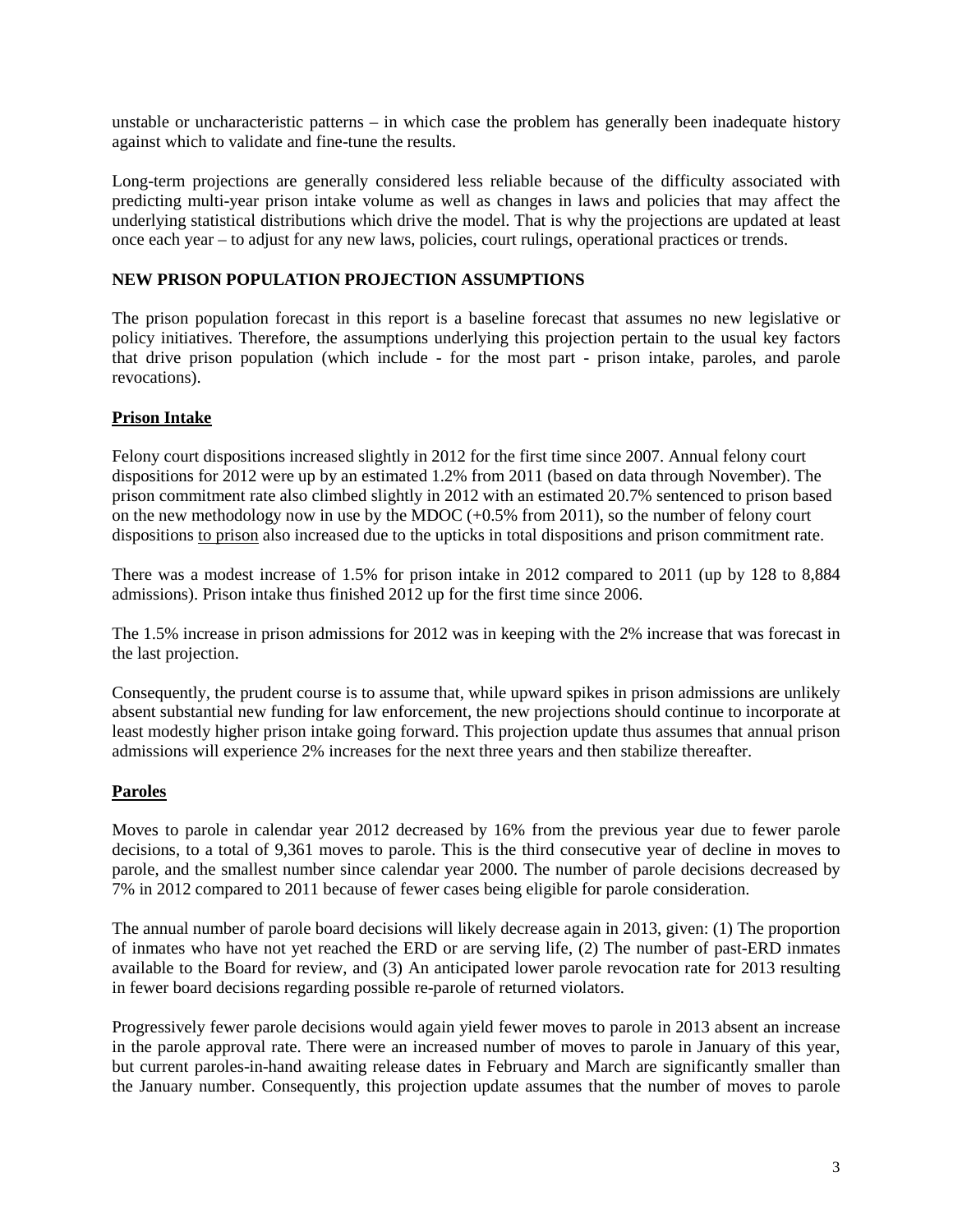will again decrease moderately in 2013, and then stabilize thereafter in the neighborhood of about 9,500- 9,700 moves to parole each year.

#### **Parole Violator Technical Returns to Prison (parole revocations)**

The increase in parole violator technical (PVT) returns to prison in 2012 occurred in the first half of the year for the most part, and resulted from renewed focus on agent interventions with serious parole violator behaviors and the apprehension of fugitive absconders. The number of PVT returns stabilized thereafter, and decreased markedly in the last two months of the year, subsequent to the opening of the Detroit Reentry Center in October.

Early 2013 parole revocation figures show a continuation of this new significant downward trend, so this projection update assumes that the annual number of parole revocations will decrease considerably this year compared to last year and then stabilize.

#### **Implications for the New Prison Population Forecast**

Given the above discussion, it is expected that the size of the prison population will continue to rebound modestly each year through 2015, and then stabilize during the last two years of the projection – absent future changes in criminal justice statutes, policies or practices that would affect the size of the prison population.

In 2013, this forecast assumes modestly increasing prison admissions, another decline in moves to parole, and a significant decrease in parole revocations. This is a set of assumptions that yields gradually increasing prison population as a baseline forecast. The new projections forecast prison population growth of just under 300 additional inmates during 2013, and around 500 more prisoners in each of the next two years, followed by stability thereafter.

## **PRISON POPULATION PROJECTIONS**

This projection update represents a revised and extended base projection that again does not assume new legislative or policy initiatives to further influence the size of the prison population.

The following chart summarizes the revised and extended baseline prison population projections through calendar year 2017. Table 1 (quarterly) and Table 2 (monthly) show the figures corresponding to the projection line in the chart.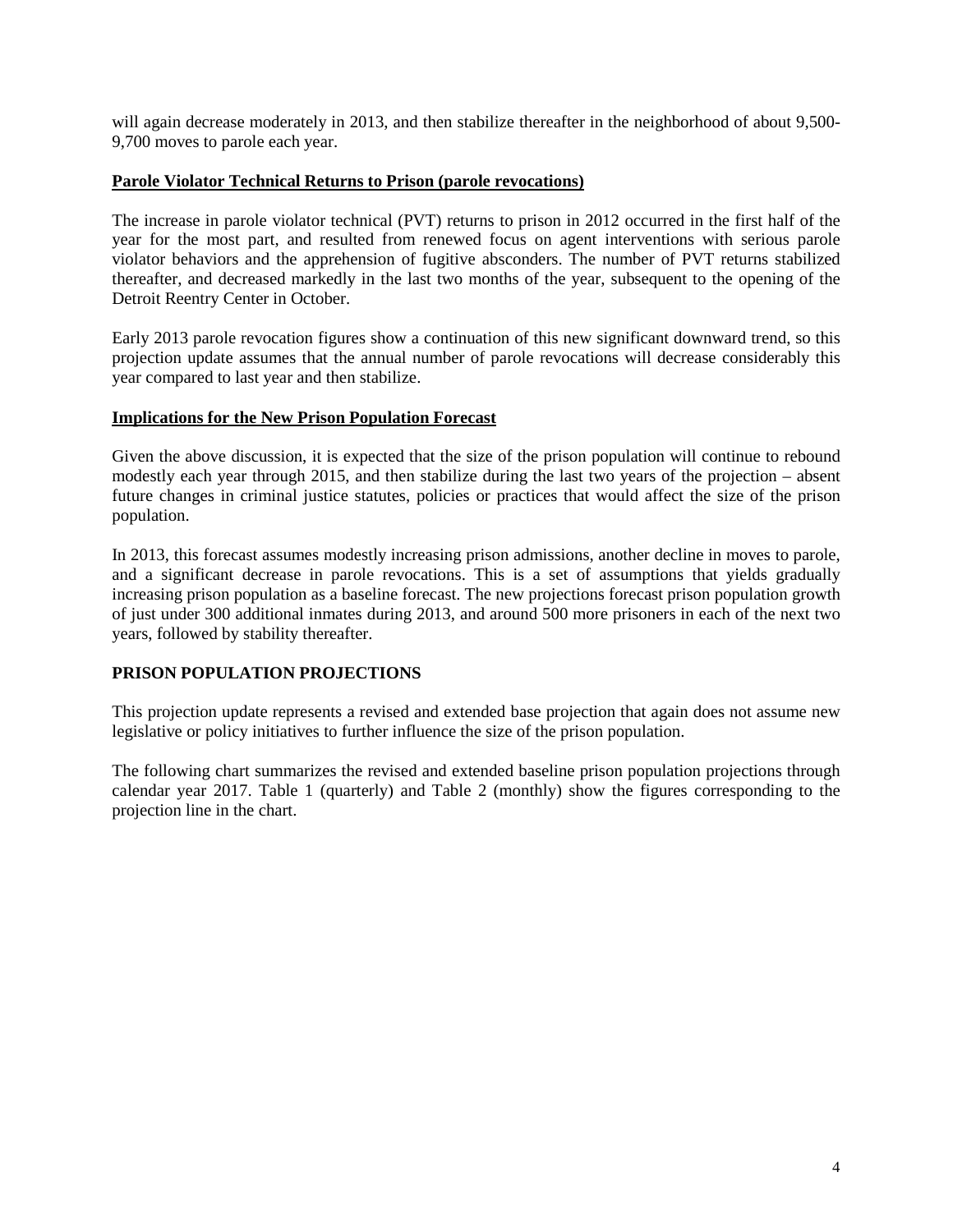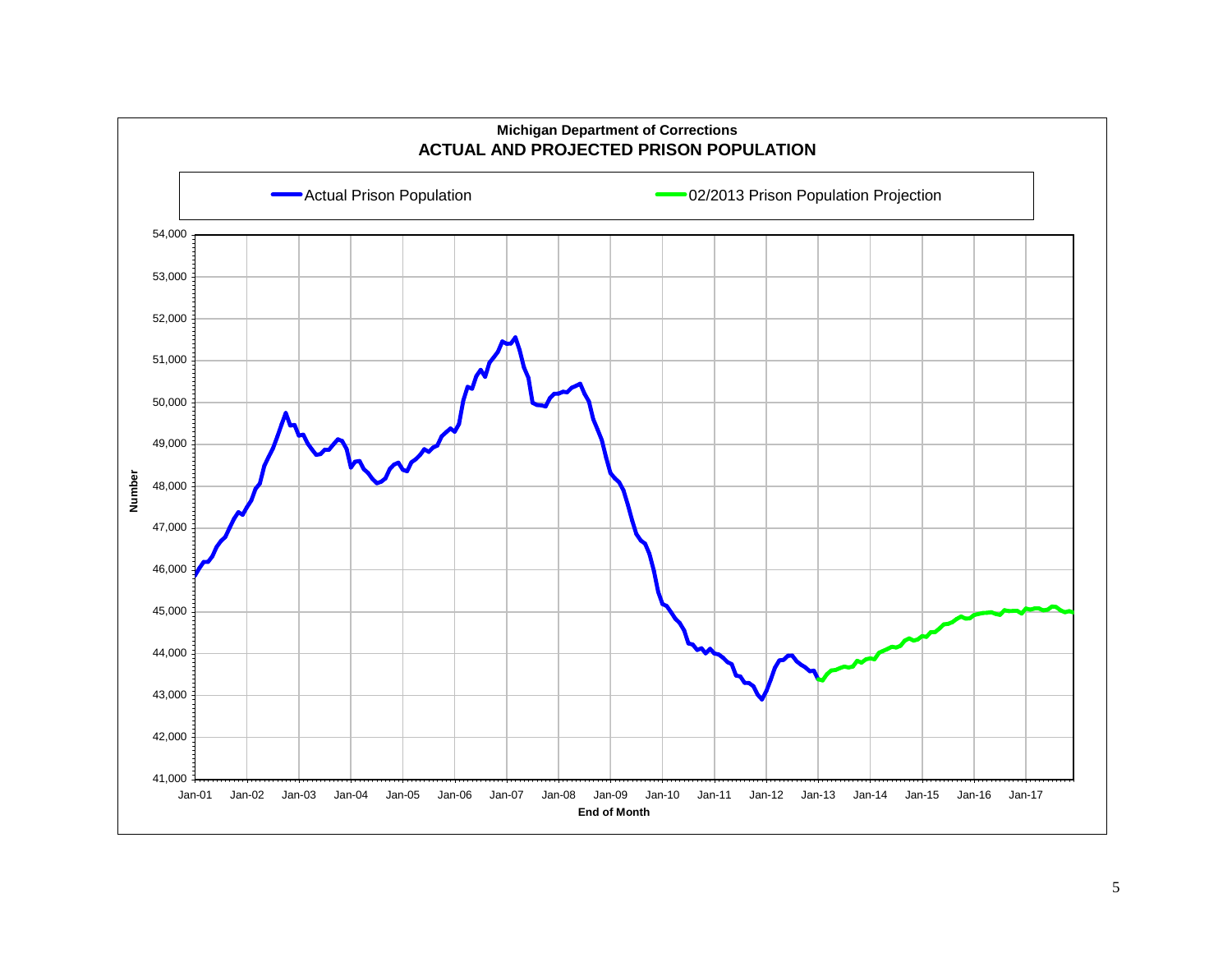| Table 1<br><b>Prison Population Projection</b><br>February, 2013 |                                     |                  |  |
|------------------------------------------------------------------|-------------------------------------|------------------|--|
| End of<br><b>Month</b><br>Mar-13                                 | Projected<br>Prisoner<br>Population | Yearly<br>Change |  |
|                                                                  | 43,512                              |                  |  |
| $Jun-13$                                                         | 43,657                              |                  |  |
| Sep-13                                                           | 43,691                              |                  |  |
| <b>Dec-13</b>                                                    | 43,866                              | 272              |  |
| Mar-14                                                           | 44,021                              |                  |  |
| <b>Jun-14</b>                                                    | 44,164                              |                  |  |
| Sep-14                                                           | 44,310                              |                  |  |
| <b>Dec-14</b>                                                    | 44,338                              | 472              |  |
| Mar-15                                                           | 44,513                              |                  |  |
| <b>Jun-15</b>                                                    | 44,699                              |                  |  |
| Sep-15                                                           | 44,826                              |                  |  |
| <b>Dec-15</b>                                                    | 44,844                              | 506              |  |
| Mar-16                                                           | 44,973                              |                  |  |
| <b>Jun-16</b>                                                    | 44,948                              |                  |  |
| Sep-16                                                           | 45,016                              |                  |  |
| Dec-16                                                           | 44,959                              | 115              |  |
| Mar-17                                                           | 45,081                              |                  |  |
| $Jun-17$                                                         | 45,052                              |                  |  |
| Sep-17                                                           | 45,036                              |                  |  |
| Dec-17                                                           | 44,978                              | 19               |  |
| MDOC Office of Research & Planning 2/07/2013                     |                                     |                  |  |